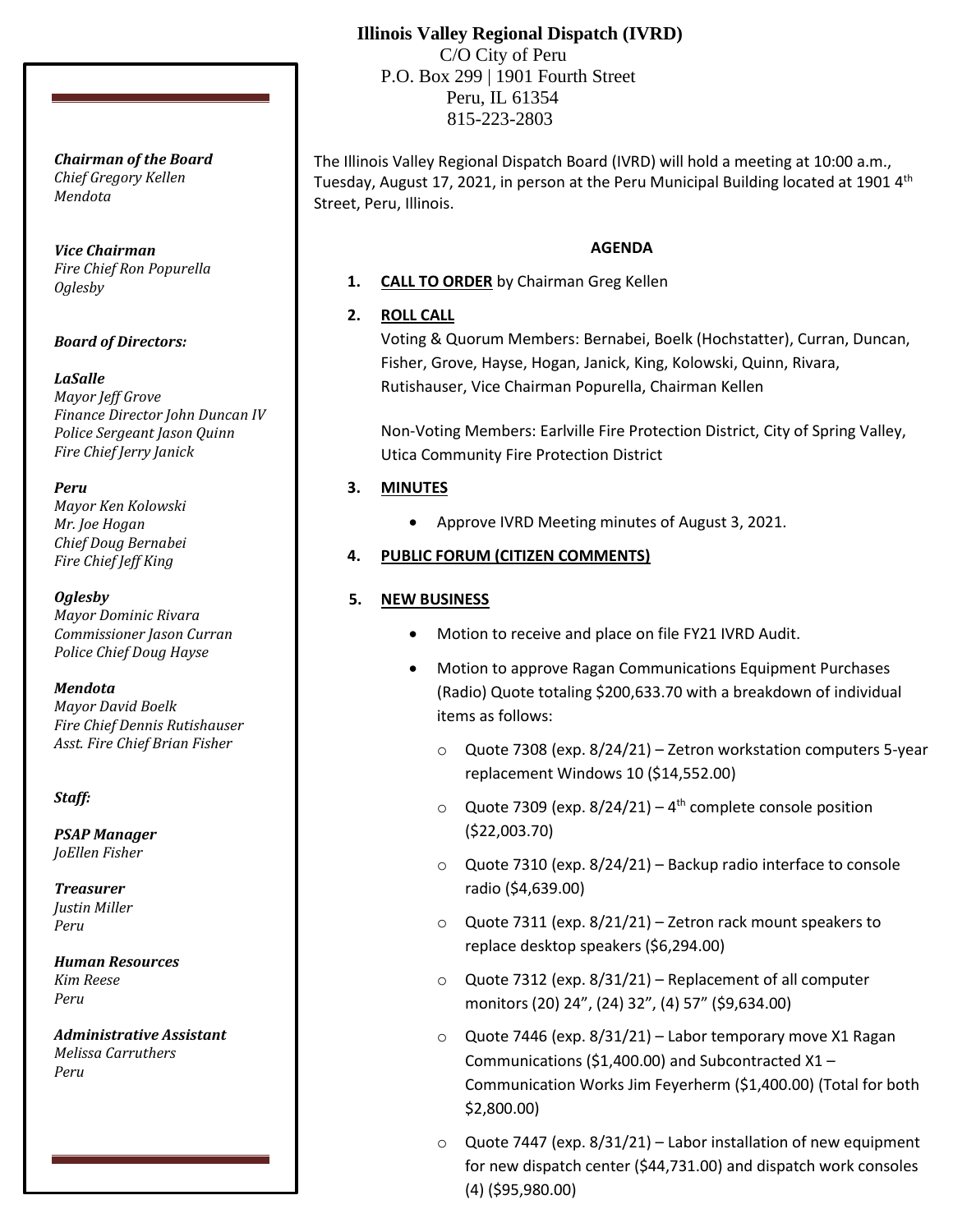# **Illinois Valley Regional Dispatch (IVRD)** C/O City of Peru P.O. Box 299 | 1901 Fourth Street Peru, IL 61354 815-223-2803

- Motion to approve Connecting Point (IT/Server) quote totaling approximately \$10,022.15 with a breakdown of individual items as follows:
	- $\circ$  Proposal 51421-01 (exp. 5/31/21) Temporary move of server and equipment (approximate amount \$3,348.90)
	- $\circ$  Proposal 8521-01 (exp 8/31/21) New server and installation not including labor at \$115.00 per hour (\$6,673.25)
- Motion to approve Ficek Electric (Avaya Host Phone System/temporary move) quote totaling approximately \$14,229.00 with a breakdown of individual items as follows:
	- $\circ$  Proposal IVR0524 (exp. 7/25/21) Temporary move of phone cabinet and mapping (approximate amount \$3,240.00)
	- o Proposal IVR0908 (exp. 10/10/21) Avaya IP Host Phone System (new) (\$10,989.00)
- Motion to approve Henricksen Furniture quote totaling \$12,125.20 with a breakdown of individual items as follows:
	- o Quote 2106001:
		- ➢ Breakroom/Locker room (\$2,086.56)
		- $\triangleright$  Dispatch chairs x 2 (\$1,140.00)
		- ➢ Office furniture (\$5,798.25)
		- $\triangleright$  Quiet room (\$1,701.06)
		- $\triangleright$  Delivery and installation (\$1,170.00)
		- ➢ Allsteel charge (\$229.33)

## **6. COMMUNICATIONS**

## **7. COMMITTEE REPORTS**

- A) Fire/EMS Operations (Janick/King/Popurella/Rutishauser/Brown/Bogatitus/Todd/Wold)
	- Update
- B) Law Enforcement Operations (Quinn/Bernabei/Hayse/Kellen/Curran, A.)
	- Update
- C) Building & Grounds (Duncan/Bernabei/Curran, J./Rutishauser)
	- New dispatch center and related matters.
- D) Labor Management Committee (Bernabei/Duncan/Kellen/Rivara {Hayse-board employee interview representative})
	- Update
- E) IVRD PSAP Manager Report (Fisher)
	- Update